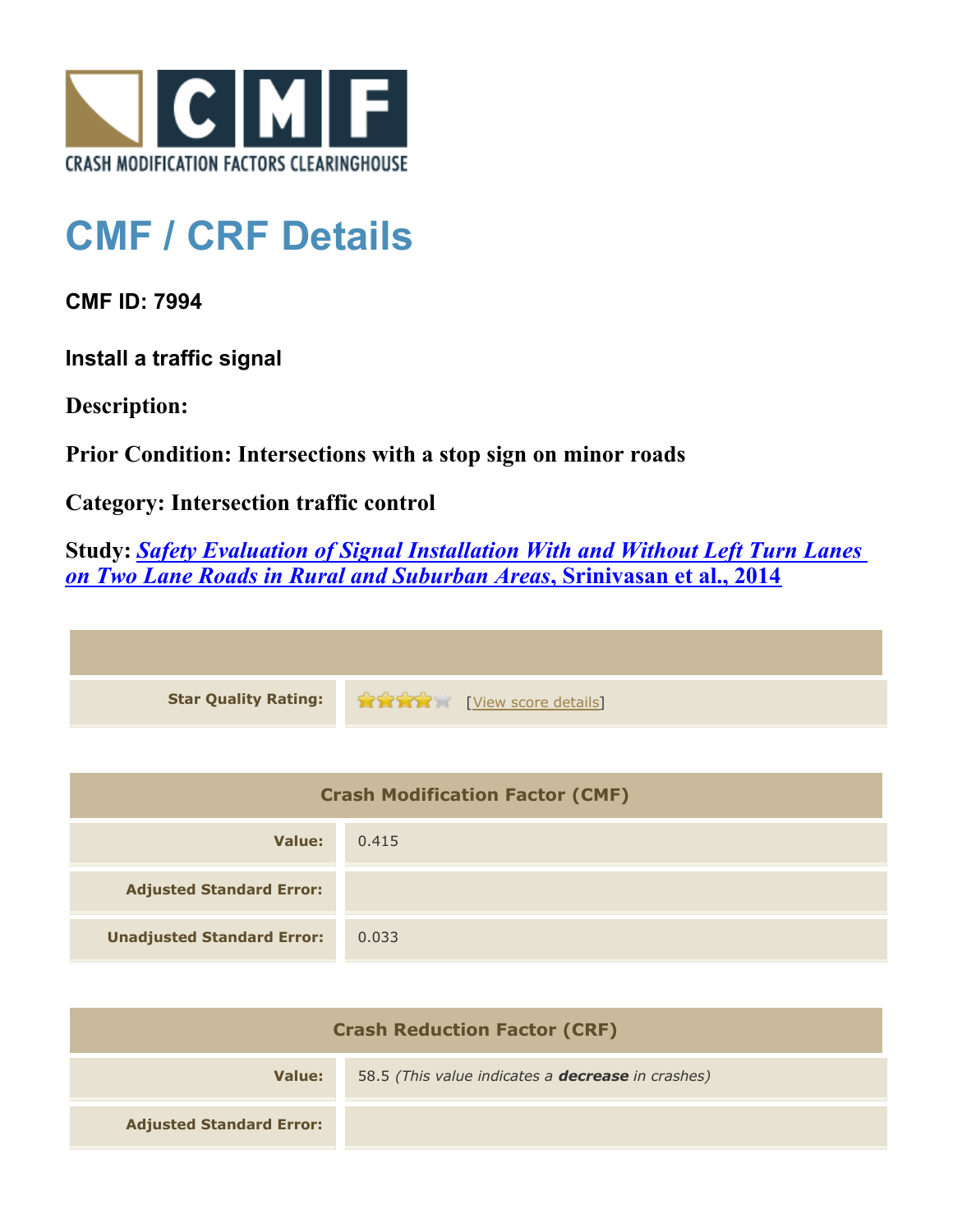| <b>Applicability</b>       |                |
|----------------------------|----------------|
| <b>Crash Type:</b>         | Other          |
| <b>Crash Severity:</b>     | All            |
| <b>Roadway Types:</b>      | Not specified  |
| <b>Number of Lanes:</b>    | $\overline{2}$ |
| <b>Road Division Type:</b> |                |
| <b>Speed Limit:</b>        |                |
| <b>Area Type:</b>          | All            |
| <b>Traffic Volume:</b>     |                |
| <b>Time of Day:</b>        | All            |

## *If countermeasure is intersection-based*

| <b>Intersection Type:</b>         | Not specified                                     |
|-----------------------------------|---------------------------------------------------|
| <b>Intersection Geometry:</b>     | 4-leg                                             |
| <b>Traffic Control:</b>           | Stop-controlled                                   |
| <b>Major Road Traffic Volume:</b> | 2480 to 17566 Annual Average Daily Traffic (AADT) |
| <b>Minor Road Traffic Volume:</b> | 746 to 5803 Annual Average Daily Traffic (AADT)   |

| <b>Development Details</b>      |              |
|---------------------------------|--------------|
| <b>Date Range of Data Used:</b> | 1992 to 2012 |
| <b>Municipality:</b>            |              |
| State:                          | NC           |